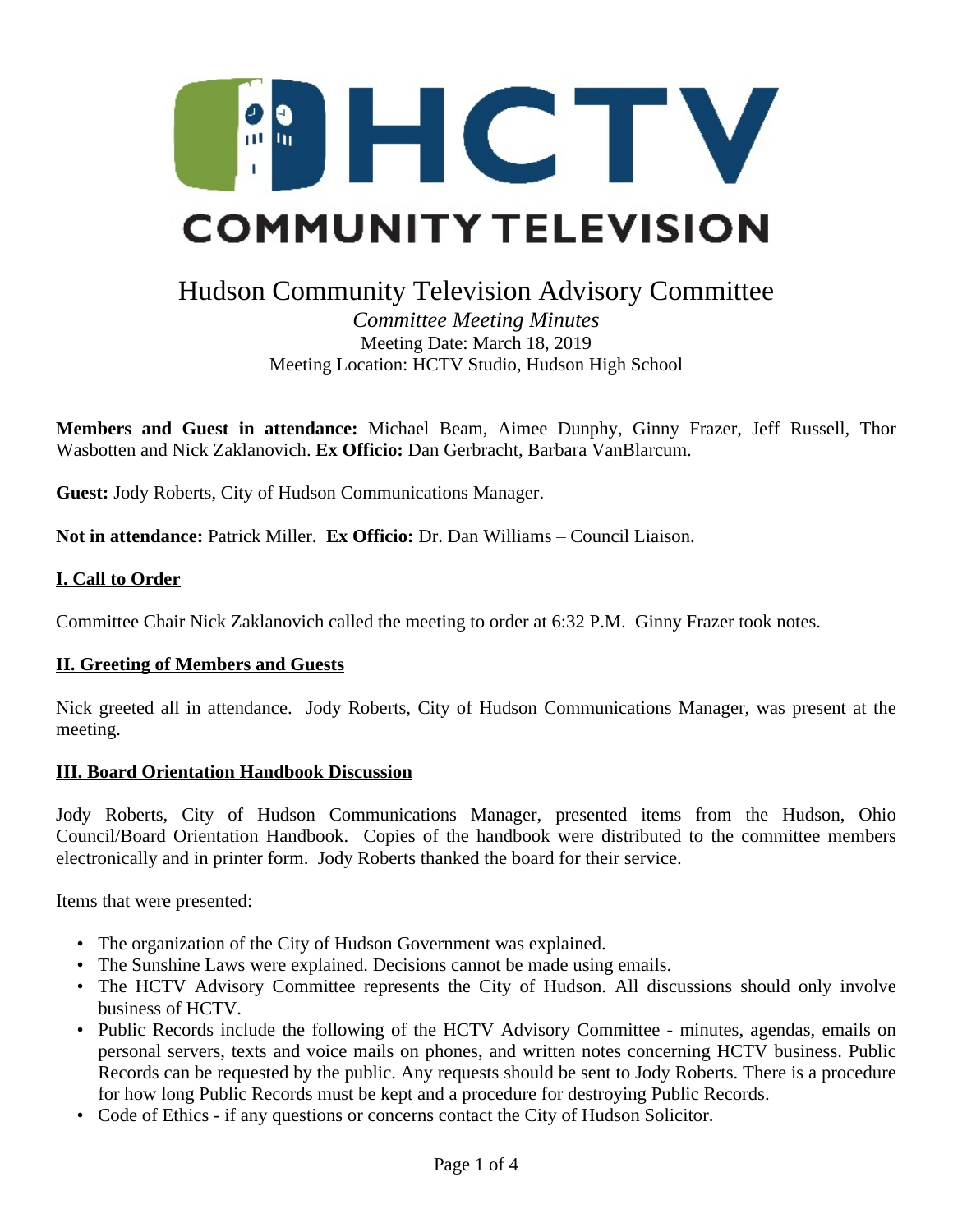## **III. Board Orientation Handbook Discussion, continued**

- Members of the HCTV Advisory Committee or family members of the HCTV Advisory Committee cannot benefit or enter into a contract from their position on the committee.
- Communication Statements (including social media) from members of the HCTV Advisory Committee reflect the policy of the city or the HCTV Advisory Committee. Unless the member states that it is a personal opinion, policies that have not been established by the city or the HCTV Advisory Committee should not be discussed.
- Social Media Be sure not to show images of anything that would compromise the city and safety forces.
- Media (Newspaper, TV) Any requests for information should be referred to Jody Roberts.
- Jeffrey Russell asked about sending Letters to the Editor. Letters to the Editor should be sent to Jody Roberts first to be sure the information is accurate. If a member is filming an event, the member can give a quote about the event if asked. If other information is asked that may be controversial, do not answer but contact Jody Roberts so she is aware of the request.
- Jody Roberts requested the printed HCTV policy concerning covering both sides of an issue (i.e. Downtown Phase II). The City of Hudson can provide educational information concerning any issue that is on the ballot. Jody Roberts discussed some of the Downtown Phase II information that is presently available.
- Nick Zaklanovich expressed concern that people did not give permission for quotes that were published from public board meetings. Jody Roberts said that if a public meeting was on television/internet, permission was not required. She said the newspaper sometimes does not get the information correct or have balanced coverage.

# **IV. Approval of Previous Meeting Minutes**

The draft minutes submitted by Nick Zaklanovich from the February 19, 2019 committee meeting were approved as amended. Per Dan Gerbracht, bottom of page 3 item was changed from 90 minutes to 90 seconds. The approved minutes will be posted to the City web site.

## **V. Station Management Report – Dan Gerbracht & Barbara VanBlarcum**

Barbara VanBlarcum provided a summary of station activities:

## **Public Access:**

- "Faithfully Yours, James Ellsworth" given to the L.A.M. Group at St. Mary's.
- WRA seminar about the Underground Railroad - given at the WRA Chapel.
- HLHS: Leonardo DaVinci.
- Hudson Middle School Choirs.
- Hudson Middle School Talent Show.
- Retirepreneur Dream Event.
- Hudson Heritage Association: 1936-1937 Great Lakes Exposition.
- Public access discussions with Heidi Schweighoefer for her upcoming "North of 65" series.
- Public access discussions with Ian Oppenheim and Iris Gold for the SAGE program.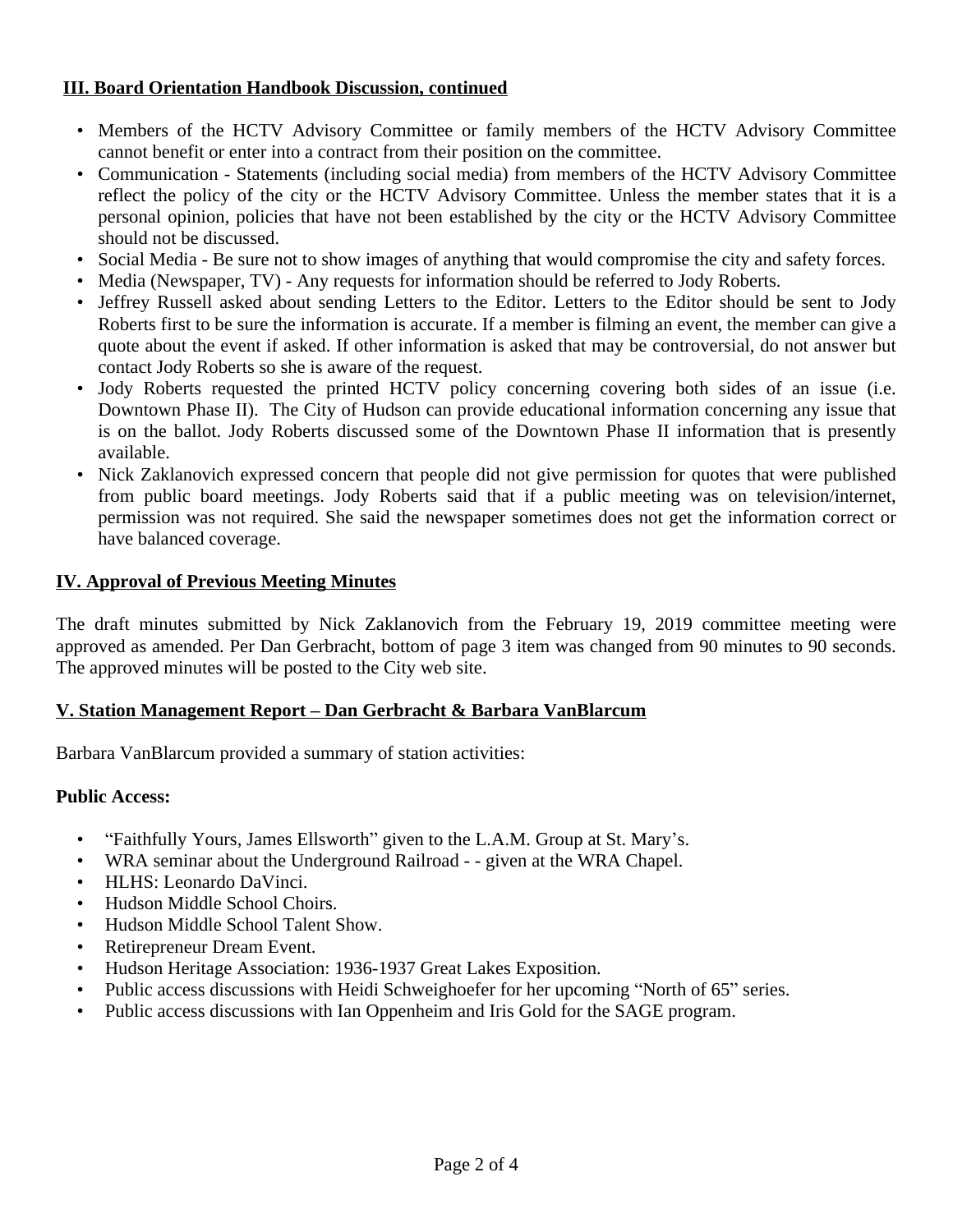# **V. Station Management Report – Dan Gerbracht & Barbara VanBlarcum, continued**

## **HCTV Productions:**

- Hudson Community First Career Panel.
- Hudson Garden Club Heirloom Plants.
- Hudson High School Choir Concert - with HHS video students.
- Hudson High School Orchestra Concert - with HHS video students.
- Hudson High School Band Concert - with HHS video students
- BDMF JumpStart
- Exploring Sound Concert at KSU of HHS Wind Ensemble playing with KSU's ensemble
- Presentation at HHS to class: PSAs being produced by HHS Journalism/Biology students

# **HHS Digital Video Production class:**

The above concerts, plus:

- HCER Kiwanis Basketball Playoffs
- Two more The Herman Shows: CAVS dancer, Internationally-ranked ping pong champion
- Footage for Bloodhound at East Woods School - including Mike Ford's presentation
- Acquired videos from Hudson Library & Historical Society: Senator Jeff Flake, Charles Stack (entrepreneur) and Elaine Weiss (researcher, author).

Dan Gerbracht provided a summary of station activities:

- A handout and presentation concerning HCTV was given for the Hudson city staff.
- A new banner was ordered for display at HCTV public recordings.
- New unique set for interviews is being developed in the HCTV Studio.
- Weather, city alerts and traffic cameras are in the new Carousel Bulletin Board System.
- Hudson City Schools are completing their Carousel Bulletin Board System.
- Bloodhound Race program is continuing this year.
- Ellsworth Meadows Program is being developed on new golfing rules.
- Dan and Phil are being certified in operating a drone that was purchased by the city.
- The editing computer died and needs to be replaced.
- Applied for a grant with Hudson Rotary for camera lens.
- The lighting system in the studio needs repaired.
- An informational Downtown Phase II video is being produced.

# **VI. Friends of HCTV Update – Ginny Frazer**

Ginny reported that Friends of HCTV had a meeting on March 5, 2019. FOHCTV has extended the college scholarship for Hudson High School seniors' deadline until April 15, 2019. Ten hours of volunteer service at HCTV were difficult to manage with the deadline for March 1, 2019 since the seniors did not find out about the scholarship until late in December. If no applicant fits into the requirements in 2019, the scholarship fund will roll over to the following year. Working in conjunction with the Hudson Community Foundation, the proposed scholarship will be for \$1,000.00.